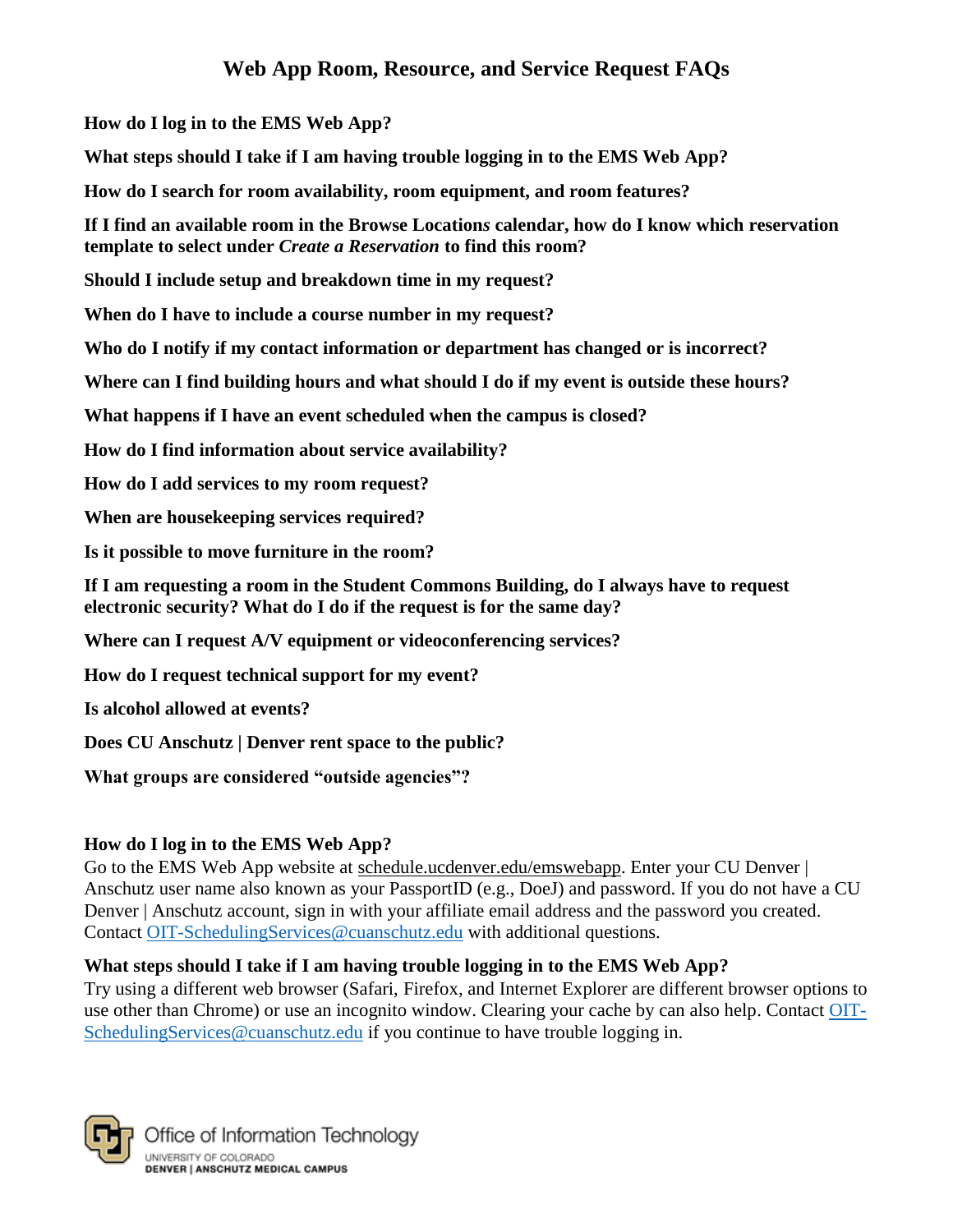### **How do I search for room availability, room equipment, and room features?**

To view space availability, select *Locations* under the Browse menu; the *Add/Remove Locations* or the *Add Filter* buttons at the top of the screen can be used to enter more specific search criteria. To view space features or room information click on the room name in blue.

### <span id="page-1-0"></span>**If I find an available room in the Browse Locations calendar, how do I know which reservation template to select under** *Create a Reservation* **to find this room?**

Click on the room name in blue to see more information about the room including the *Reservation Template* menu option location.

## <span id="page-1-1"></span>**Should I include setup and breakdown time in my request?**

All setup and breakdown time must be included in the requested time. All functions in CU Anschutz Education Facilities - classrooms, auditoriums, lecture halls, labs, etc. - should begin at the scheduled time and end ten minutes before the scheduled end time, for example  $10:00 - 10:50$  for a  $10 - 11$  room reservation. This will allow for set up and/or travel time for students to arrive at the next class.

## <span id="page-1-2"></span>**When do I have to include a course number in my request?**

All room and resource requests must include a course number in the event title if they are for a degreegranting core or elective course.

## <span id="page-1-3"></span>**Who do I notify if my contact information or department has changed or is incorrect?**

Contact [OIT-SchedulingServices@cuanschutz.edu](mailto:OIT-SchedulingServices@cuanschutz.edu) with contact information adjustments or department updates.

### <span id="page-1-4"></span>**Where can I find building hours and what should I do if my event is outside these hours?**

Building hours are posted on the *Site Home* tab of the EMS Web App. If an event is outside the building hours and you do not normally have after-hours access to the building, electronic security must be requested in advance of the day your event.

### <span id="page-1-5"></span>**What happens if I have an event scheduled when the campus is closed?**

In the event that the campus is closed due to inclement weather, all events will also be cancelled. If your event occurs on a weekend or holiday when the campus is normally closed, Technology Support Services and Facilities services will not be available, including snow removal.

## <span id="page-1-6"></span>**How do I find information about service availability?**

Select *Create a Reservation* and *About* located on the service reservation template. Information about the selected service will be displayed on the *Information* and *Booking Rules* tabs.

## <span id="page-1-7"></span>**How do I add services to my room request?**

Facilities Management services can be added to a room request by selecting *My Events* and selecting the reservation from the list*.* Under the Reservation Tasks menu at the upper right, select *Add Services*. The next window will show a list of available services. Additional detailed instructions for adding services to a room request can be found in the *EMS Web App User's Guide*.

### <span id="page-1-8"></span>**When are housekeeping services required?**

Housekeeping services are charged for events that take place on Saturdays or Sundays or that are part of an executed Outside Agency Contract with the university. These services for events and large meetings are not part of the normal university contract and must be passed on to the customer.

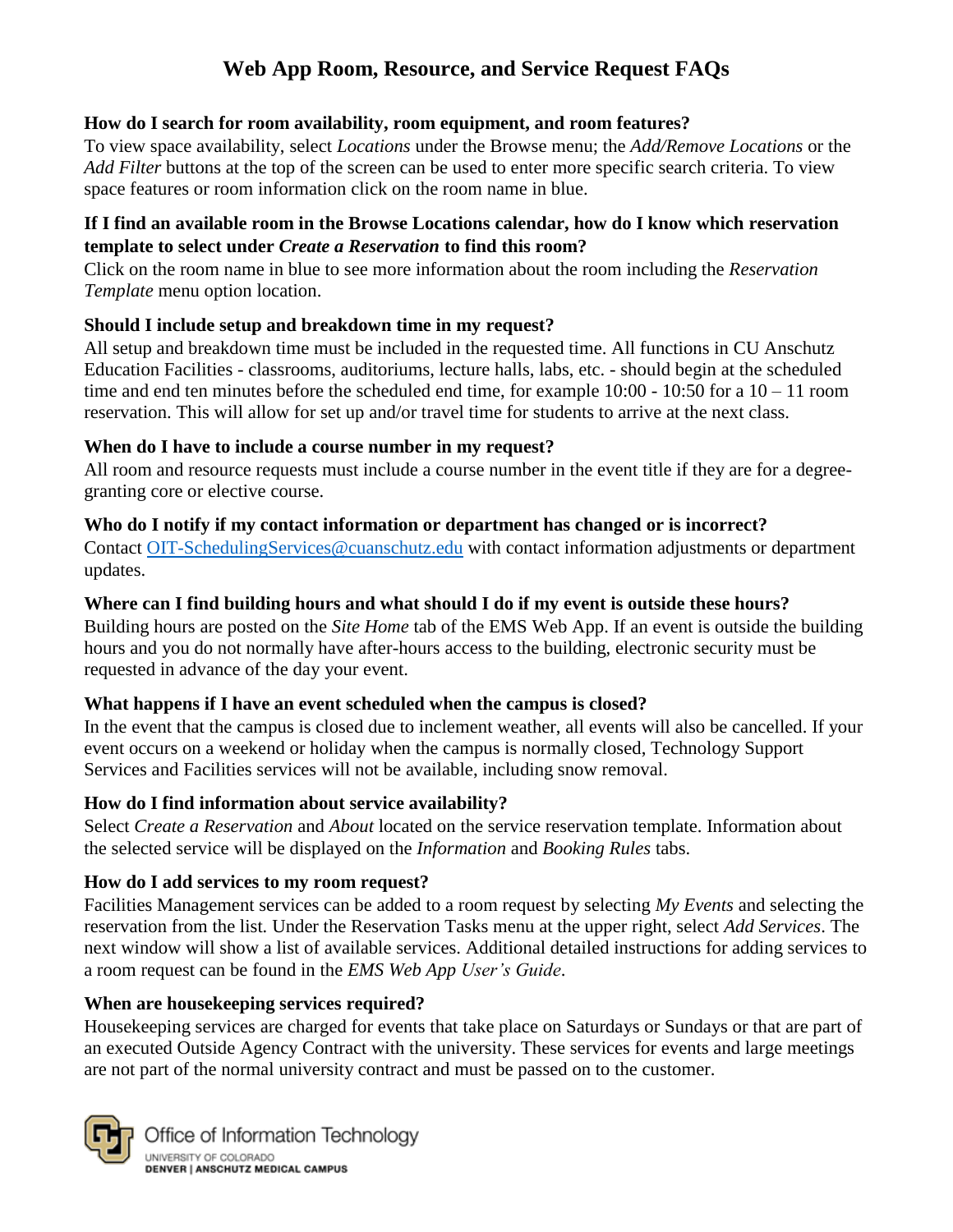As of January 7, 2019, the housekeeping rates are \$100 flat fee for 2 hours of cleaning and 2 attendants and \$20 for every additional hour, per attendant.

Facilities Management reserves the right to charge for damage to the space beyond usual wear and tear during an event (carpet burns, tears, large spills, etc.) Answering *Yes* to the question about food does not automatically order housekeeping services, and housekeeping services must be requested in addition to your room request.

### <span id="page-2-0"></span>**Is it possible to move furniture in the room?**

If furniture is moved, it must be returned to its original arrangement at the end of your event to avoid incurring additional fees. If the room has fixed seating, this information is listed under *Room Notes*.

#### <span id="page-2-1"></span>**If I am requesting a room in the Student Commons Building, do I always have to request electronic security? What do I do if the request is for the same day?**

Electronic security (room access) must be requested for all rooms in Student Commons at least 48 hours in advance. For requests less than 48 hours in advance, contact [downtown.access@ucdenver.edu](mailto:downtown.access@ucdenver.edu) or 303-315-7777.

### <span id="page-2-2"></span>**Where can I request A/V equipment or videoconferencing services?**

Select *Create a Reservation* and search the reservation templates for the campus for which you would like to request A/V equipment and *Audio Visual Equipment and Support*, then click *book now*. Select *Create a Reservation* and search the reservation templates for *Videoconferencing and Event Recording,*  then click *book now*. Additional detailed instructions can be found in the *EMS Web App User's Guide*.

### **How do I request technical support for my event?**

Select *Create a Reservation* and search the reservation templates for the campus for which you would like to request technical support and *Audio Visual Equipment and Support*, then click *book now*. After entering the date, time, and location information, click *Next Step* and from the menu select *Technical Assistance and Setup* (for 30 minutes of setup support) or *Staffing for the event duration* (for event support). Additional detailed instructions can be found in the *EMS Web App User's Guide.*

### <span id="page-2-3"></span>**Is alcohol allowed at events?**

No alcoholic beverages may be served or consumed on university premises except at an approved event. Alcohol use is governed by the administrative policy titled "Alcohol" and the "CU Administrative Policy Statement Alcoholic Beverages Purchased for University Events" and related procedural statements. The *Events with Alcohol* form is located under the Links menu. It must be completed and returned to the alcohol committee for approval. Alcohol policies may be different for each campus and building and additional services may be required if alcohol is present at an event. Please note alcohol is prohibited in the Nighthorse Campbell Building.

### <span id="page-2-4"></span>**Does CU Anschutz | Denver rent space to the public?**

Space is not rented to the public without a university department sponsor. The use of university facilities or services by external entities may be provided on a limited basis subject to the criteria specified in the administrative policy titled "Facilities Use by External Entities" located on the *Site Home* tab under *Policies and Procedures*. External use will always be secondary to the primary campus mission and in conformance with federal, state and university statutes, rules and regulations. Use of facilities or services may be denied if the contemplated use is in conflict with the campus mission.



Office of Information Technology UNIVERSITY OF COLORADO<br>Denver | Anschutz Medical Campus